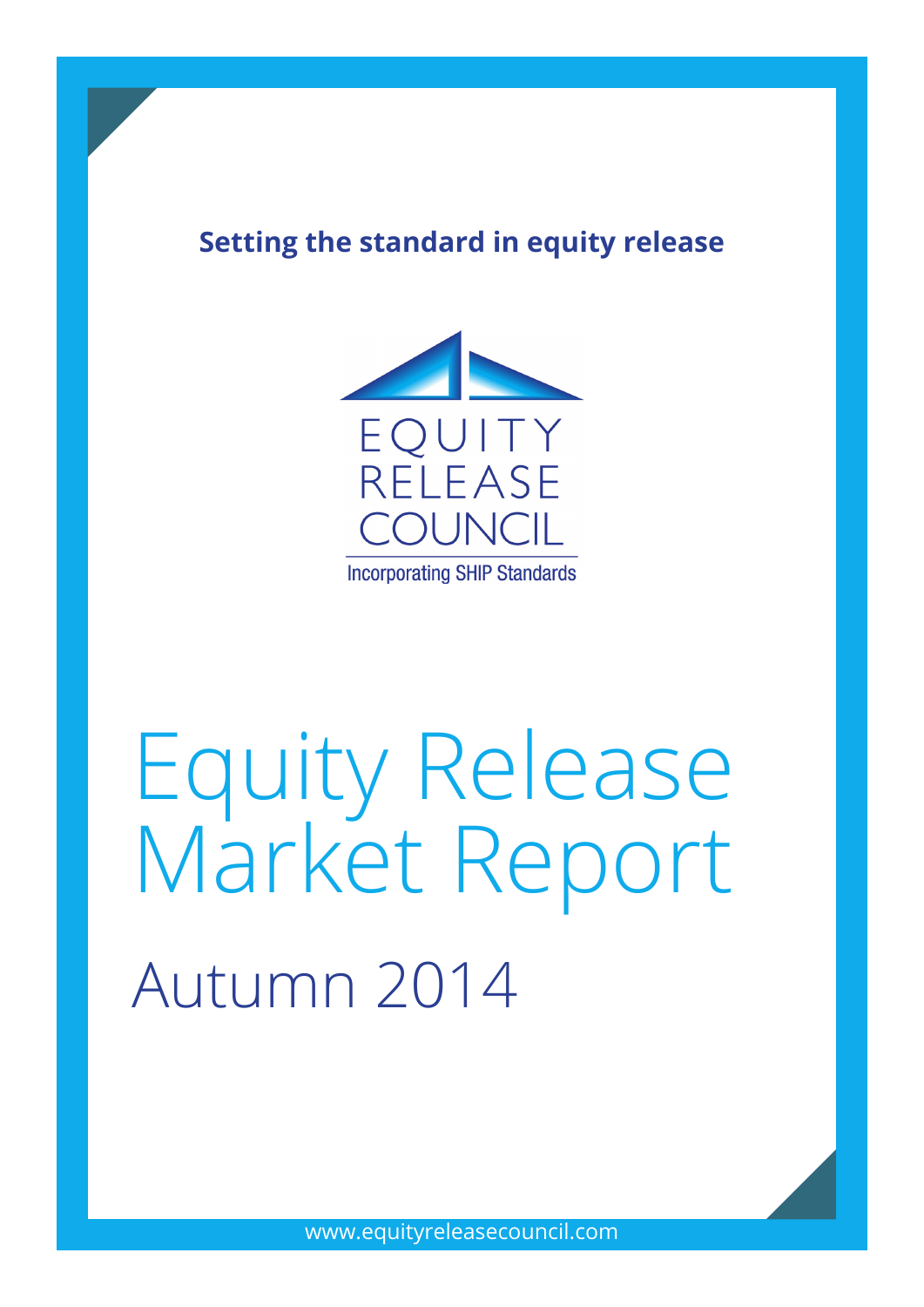## **Introduction**

This second edition of the Equity Release Market Report continues to show the growing importance of property wealth to UK homeowners over the age of 55. Customer numbers are rising, interest rates remain low in historic terms and the amounts of equity withdrawn add up to a significant financial boost compared with average incomes in later life.

The latest data reveals an upwards shift in the average age of customers, and also suggests equity release is becoming increasingly popular among married and cohabiting couples. Innovations across the market are helping to make equity release a valuable option for more and more people to support their financial planning – for example, with some emerging products offering new repayment flexibilities.

Our work with government, regulators and industry shows a growing interest in equity release as a means of solving many of the financial challenges facing our ageing population: from limited savings to lingering secured or unsecured borrowing. The arrival of the Mortgage Market Review (MMR) in April has brought a new focus on the issue of lending into retirement, and the second half of the year promises to bring continuing discussions and new partnerships to offer a growing range of solutions that meet consumer needs. With some mainstream mortgage lenders restricting lending to older customers, equity release can fill the funding gap.



For every new customer discovering the value of equity release, there are many more whose financial outlook could be improved by tapping into the biggest asset at their disposal: their home. This year's Budget has pushed the challenge of funding retirement even further into the spotlight. As well as supporting wider efforts to educate older people about their options, we will continue to work hard to increase awareness of the many ways in which equity release can change lives for the better.

**Nigel Waterson, Chairman, Equity Release Council**

### **Contents**

- **1. Key findings**
- **2. Product choices**
- **3. Customer profiles**
- **4. Regional trends**
- **5. Personal borrowing rates tracker**
- **6. Appendix:**
	- **a. About the Equity Release Council b. Consumer protections**
- **6. Methodology and contacts**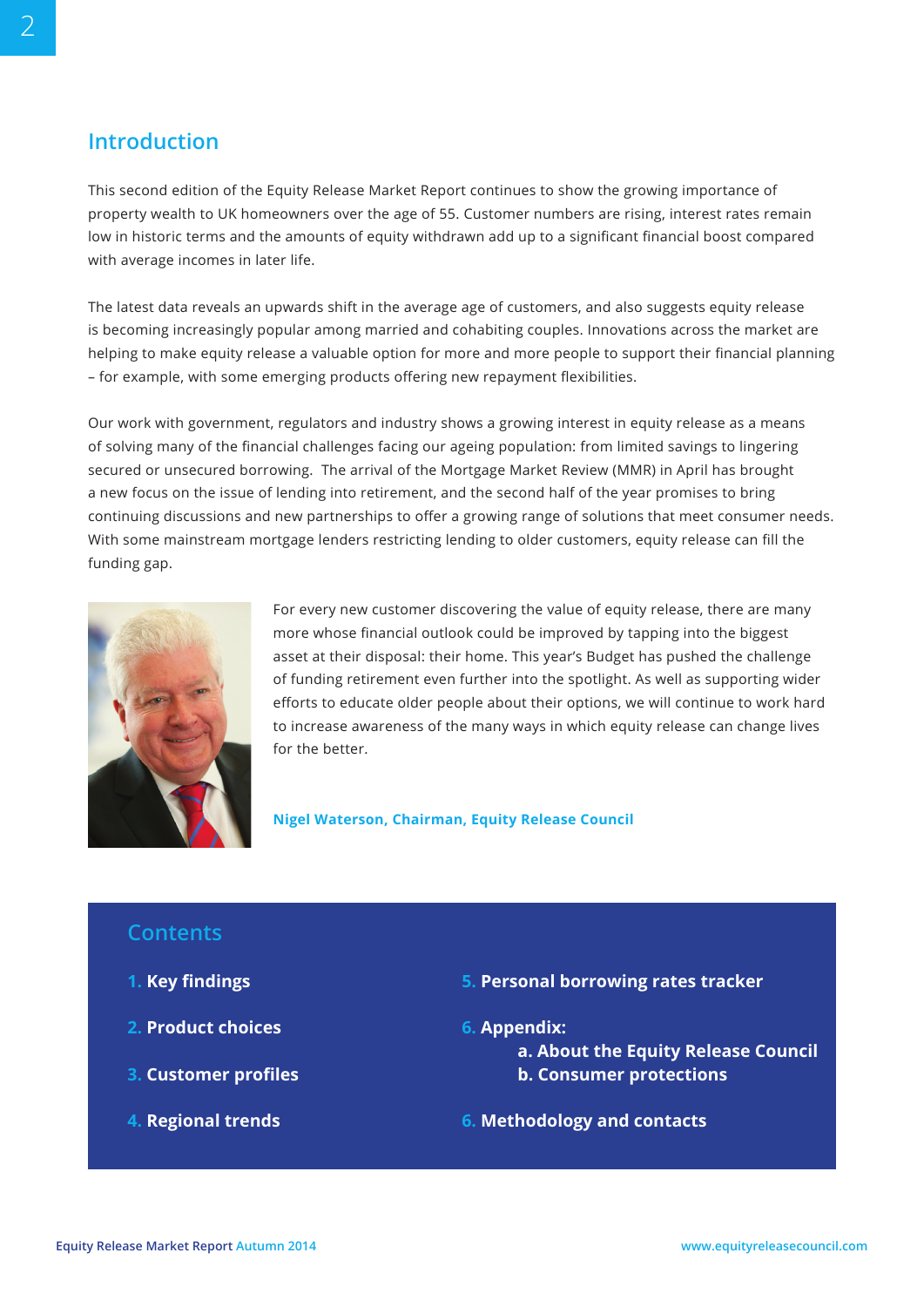# **Key findings**

#### **Product choices**

- **Drawdown products are still the majority preference, but the fastest growth of customers this year has been among those choosing lump sum lifetime mortgages: numbers have risen 16% compared with 13% for drawdown.**
- **The average value of equity release lending has also risen 12% to £63,741, but remains equivalent to less than a quarter of the average customer's housing wealth.**
- **Having opted for equity release, total house price growth of 40% over a 16 year period would preserve the typical customer's remaining equity while 68% house price growth would ensure it retains its value in line with 2% annual consumer price inflation. National indices show the average house price growth over 16 years exceeds 260% and has never dropped below 110%. 112%.**

#### **Customer profiles**

- **The rising age of customers means the average is now approaching 71. Drawdown customers (71.6) wait almost three years longer on average than lump sum customers (68.8), who act nearer the traditional retirement age to unlock their housing wealth.**
- **Married or cohabiting couples now account for two thirds of new plans (66%), up from 61% last year as the share of loans to divorced, separated or widowed customers falls.**

#### **Regional trends**

• **Outside London, the initial amount of equity released as a lump sum or first drawdown instalment provides customers with a financial boost equivalent to 18 months of net income for pensioner couples or almost three years of net income for single pensioners.**

#### **Personal borrowing rates tracker**

- **The average equity release interest rate rose by 3 basis points (bps) in the first half of 2014 – nearly seven times less than the average fixed mortgage rate which rose by 20bps.**
- **Credit card and loan pricing has fallen but income and age restrictions for these products and residential mortgages limit the options for older borrowers.**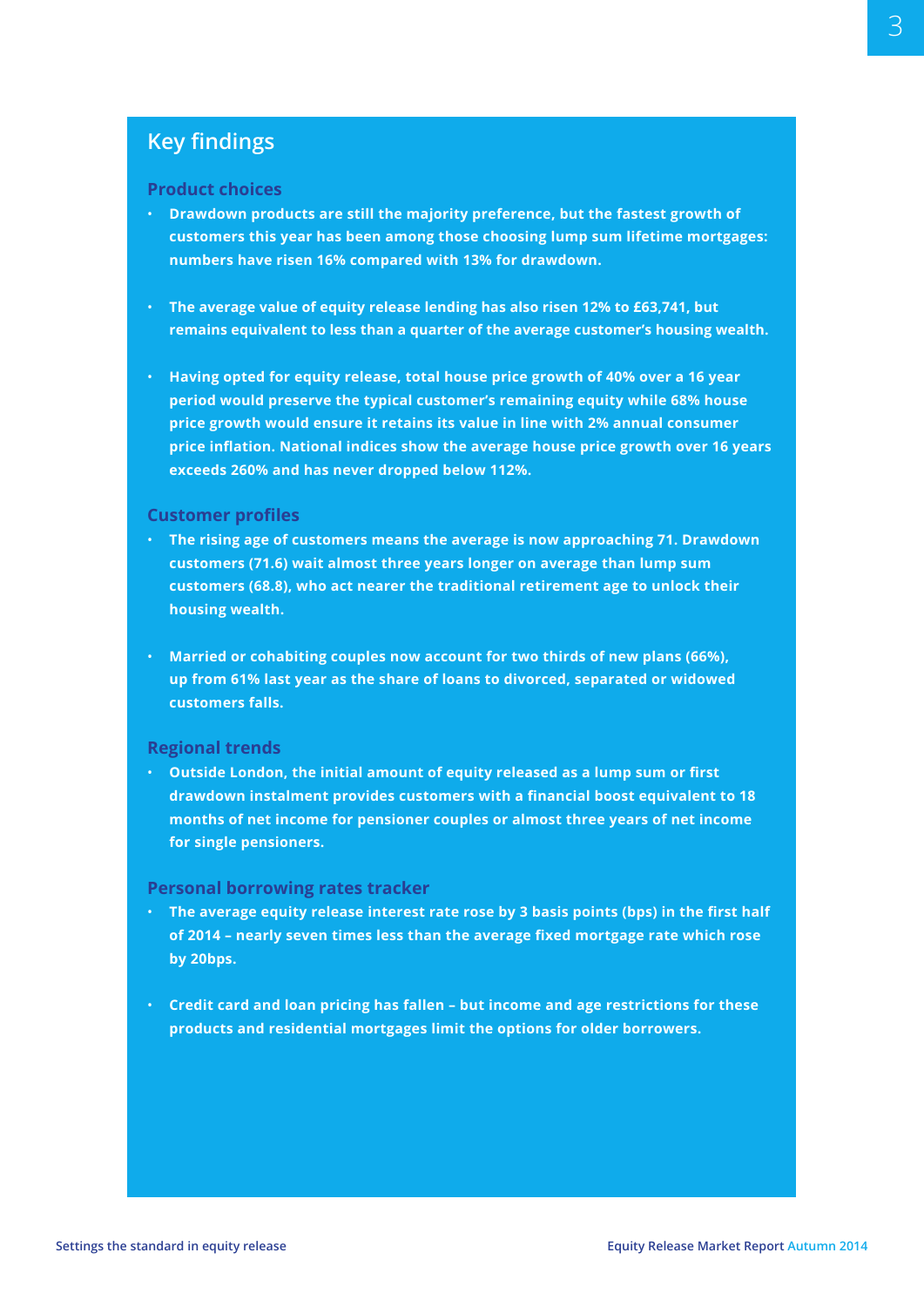# **Product choices**

- **• Drawdown is still the majority preference, but the fastest growth of customer numbers is among those choosing lump sums**
- **• Average value of equity release lending grows, yet remains less than a quarter of the typical customer's total housing wealth**
- **• Rising house prices help to limit the effects of interest**

#### **Lump sum products grow in popularity**

Almost two thirds of new customers (65%) continued to opt for drawdown products in the first half of 2014, choosing to boost their retirement income by accessing funds as and when they need them. However, there has been a slight shift in preference towards lump sum lifetime mortgages as customer numbers have grown across the equity release market year-on-year.

The number of lump sum customers has grown at a faster rate year-on-year than drawdown customers: 16% compared with 13%. This is likely to be influenced by people carrying existing debt – including mortgages – up to the point of retirement and seeking to consolidate their finances, as well as fund one-off expenses such as home improvements or holidays.

Home reversion plans, while still on offer, represent less than 1% of new plans agreed in the first half of 2014.

|                             | H1 2013 | H1 2014 | <b>Annual growth in</b><br>customer numbers |
|-----------------------------|---------|---------|---------------------------------------------|
| Lump sum lifetime mortgages | 34%     | 35%     | $+16%$                                      |
| Drawdown lifetime mortgages | 66%     | 65%     | $+13%$                                      |
| Home reversion plans        | < 1%    | $< 1\%$ | na                                          |

#### **Equity release product preferences**

*Source: Equity Release Council members.*

#### **Housing wealth and funds withdrawn are on the rise**

The first half of the year saw little change in the typical housing wealth of new equity release customers: a 2% increase in house price compared with 2013 – equivalent to £4,369 for lump sum customers and £6,180 for drawdown customers – is unremarkable when property prices are rising across the housing market.

However, there has been significantly more growth in the average value of equity release lending. At £63,741, this was up by 12% in the first half of the year compared with the 2013 average, with lending through lump sum products up by almost four times as much as drawdown (22% vs. 6%).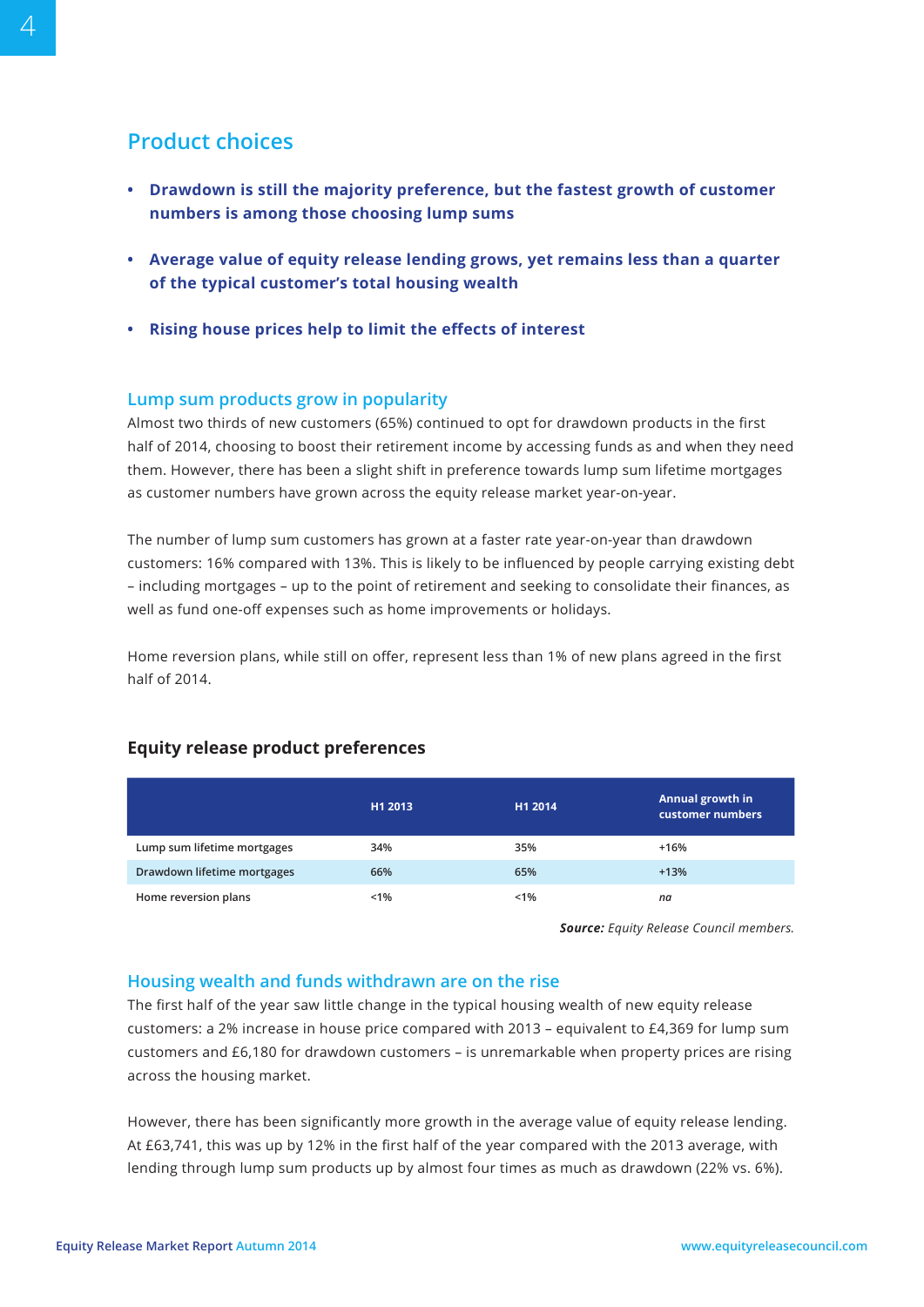Despite this, the typical value of equity released is equivalent to less than a quarter of the average housing wealth of equity release customers and significantly short of the maximum 50%+ loan to value (LTV) currently available through some products.

|                | Average housing wealth | Average value of equity<br>release lending | Average value as a %<br>of housing wealth |  |
|----------------|------------------------|--------------------------------------------|-------------------------------------------|--|
| mns dun-       | £247,745<br>$+2%$      | £74,896<br>$+22%$                          | 30%                                       |  |
| orawdown       | £283,836<br>$+2%$      | £57,728<br>$+6%$                           | 20%                                       |  |
| $\overline{a}$ | £271,293<br>$+2%$      | £63,741<br>$+12%$                          | 23%                                       |  |

#### **Typical housing wealth and equity released in H1 2014**

*Source: Equity Release Council members. Percentage changes are year-on-year.*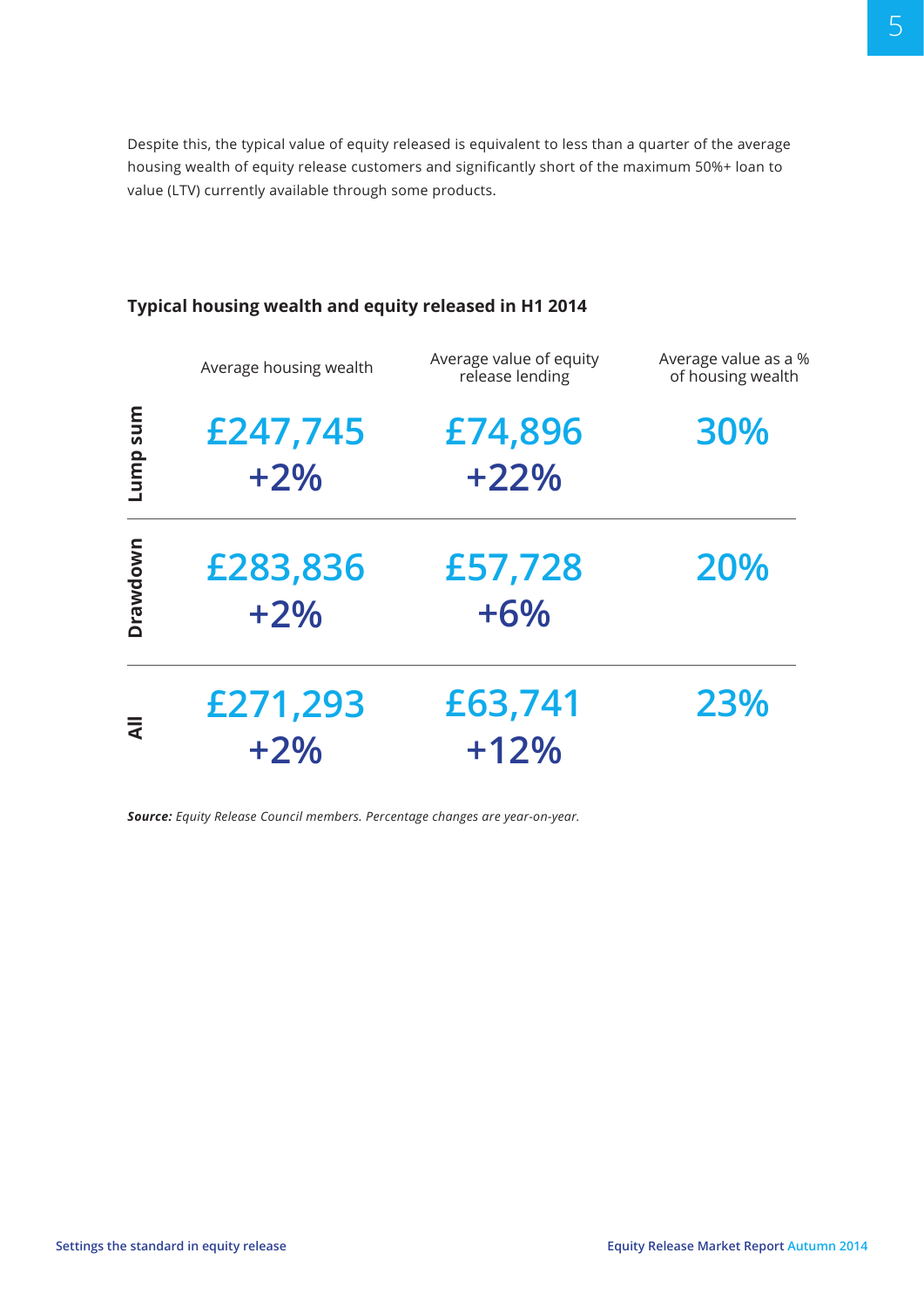#### **House price growth helps to preserve remaining equity**

A common concern about equity release is whether the interest payable means customers – or their families – will end up owing more than their home is worth. Not only does the 'no negative equity guarantee' rule this out, but typical house price growth also balances the effects of compounding interest. While the loan will grow over its lifetime, so too will the value of the property and therefore the equity left in the home. Importantly, any equity released in order to fund home improvements can also enhance the value of the property.

For instance, the typical customer has passed their 70th birthday and is approaching their 71st. If they release £63,741 of equity from a home worth £271,293 – the average figures for H1 2014 – the loan will grow as shown below, based on the market average interest rate of 6.39% (June 2014).

However, rising house prices mean the remaining £207,552 of equity in their home will also grow, with this example based on a modest estimate of 2% annual house price growth. Long-run averages of the main UK house price indices all exceed 5% annual growth since they began in the 1970s/80s.



**House price growth and the effects of interest**

*\*Average male life expectancy past 65 (ONS) \*\* Average female life expectancy past 65 (ONS)*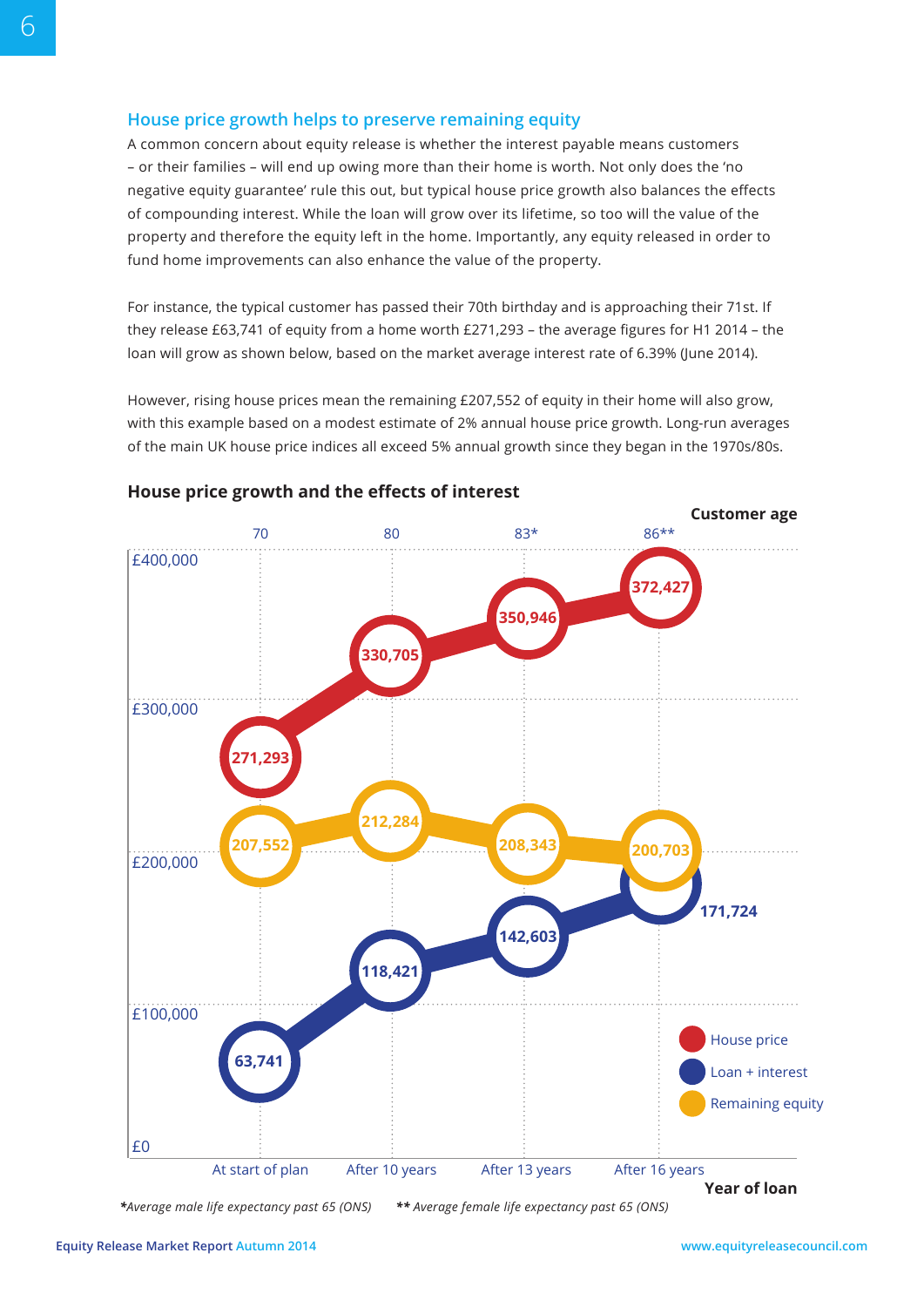In this example:

- During the first ten years of the loan, 2% house price growth not only preserves the customer's remaining equity, but increases it by over £4,700
- It is only in the 14th year that the remaining equity begins to dip below the original amount
- Even after 16 years, over 96% of the customer's original equity share is still preserved to leave behind as part of an inheritance.

Lump sum customers will experience more of an effect, as they are typically withdrawing more equity at a younger age, yet for drawdown customers, the effects of interest will be less than in this example because interest is only applied to funds as they are withdrawn.

The example also shows that 40% house price growth over the full 16 years would preserve the remaining equity of £207,552 once the total loan and interest (£171,724) is paid. Consumer price inflation (CPI) would of course reduce the value of this remaining sum in real terms, but assuming an average of 2% annual CPI, house price growth of 68% over 16 years would ensure the remaining equity retains its value by boosting it to £284,924.

These house price growth figures may sound high, yet indices from Halifax, Nationwide and the Office for National Statistics show there has never been a period of 16 years – even bridging the 2007-08 financial crisis and subsequent recession – where house price growth has been below 112% (the average is 260% or more depending on the index used).

# **Case study: the lump sum option**

Tom and Denise Fallowell withdrew a lump sum of £48,125 from their property in Leicester in 2013 in order to retire at the ages of 68 and 66 respectively, having worked as a truck driver and senior receptionist at a law firm. The value of their property at the time was £175,000.

Tom's medical history also meant that they were not able to receive a mortgage protection policy, leaving Denise unable to meet repayments should anything happen to Tom. This played a major part in their decision to take out equity release – having first considered the possibility a few years previously and eventually sought advice from Key Retirement Solutions after searching the internet in March 2013.

The majority of the lump sum – offered by the provider lust Retirement – was used to pay off their existing mortgage which was causing them concern as they had five and a half years left to pay having taken out the mortgage later on in life. They have used the remainder to dip into as and when they require to complement their savings and pensions, as well as to cover any additional expenses in retirement. It has also given them the opportunity to take a number of caravan trips, something they greatly enjoy.

Tom comments: "We could not have wished for better support when examining our options. We were provided with clear advice and information which left us feeling confident about our decision and with a good understanding of exactly what was involved. We would definitely recommend their services to anyone considering equity release.

"Equity release enabled me to retire and we are now in a position to live comfortably in our retirement having used the money released from our house to pay off the mortgage, leaving us free from added stress and concerns. It is a particular relief to me to know that Denise will be financially secure should anything happen to me, something I could not have guaranteed previously."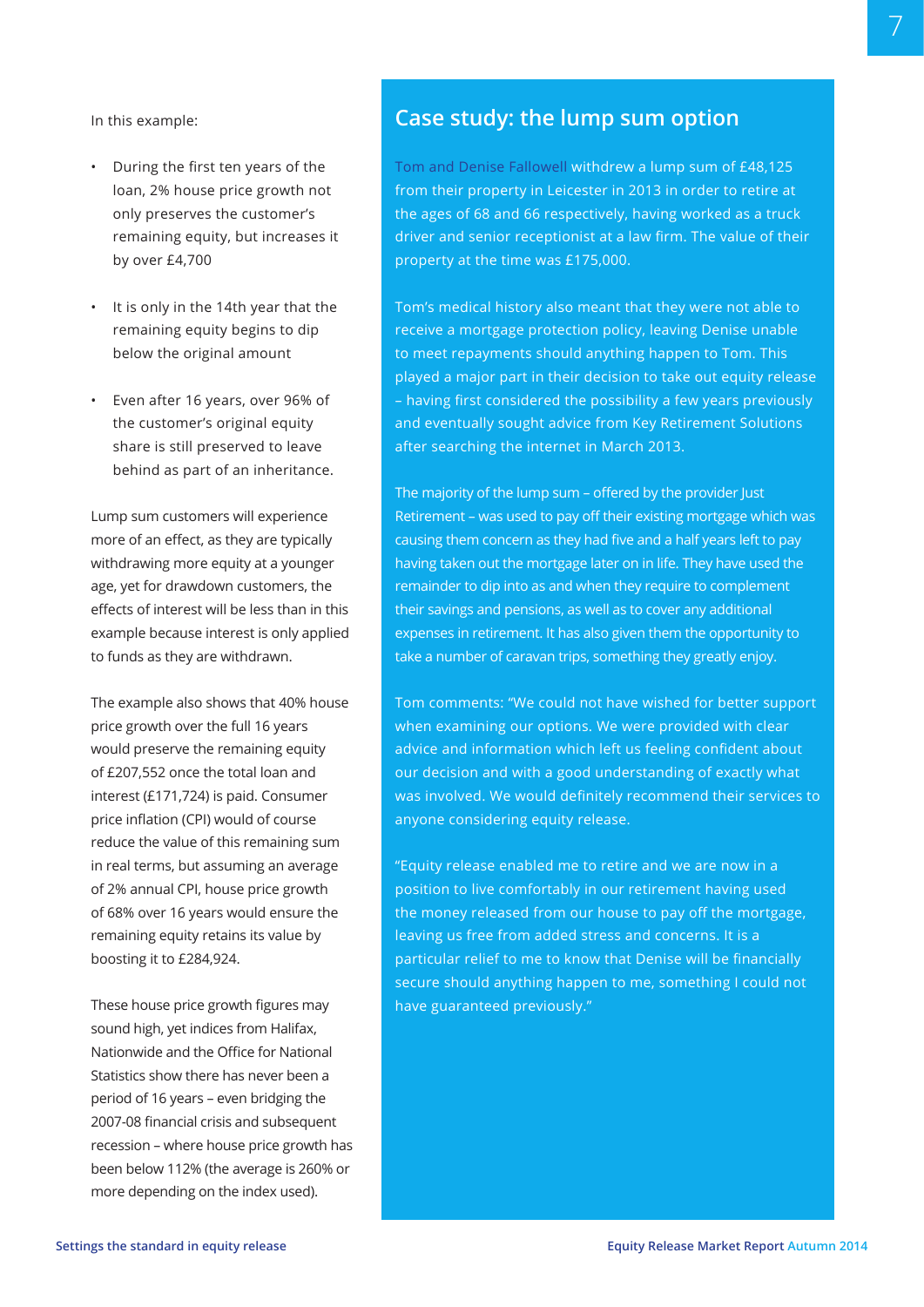# **Customer profiles**

- **• The typical equity release customer is now approaching 71 as people unlock equity later in life**
- **• Lump sums more often sought at a younger age while drawdown appeals at a later date**
- **• Married or cohabiting customers account for a growing share of equity release plans**

#### **Age profile shifts upwards**

The first half of 2014 has continued the recent trend whereby the age of new customers is slowly rising. Consumers taking out new plans between January and June were approaching 71, suggesting that people are waiting slightly later in life to take advantage of the wealth locked up in their homes.

This is also visible in the shifting age balance of new customers: those aged 55-64 made up 17% of new customers, compared with 21% throughout 2013. It is likely that this has been influenced by people working for longer and using other means – for example, work income or savings – to sustain them in the latter years of their career and the early stages of retirement.

The proportion of new customers taking out equity release at the point of retirement – from the former Default Retirement Age of 65 up to 74 – has risen slightly while more than one in four customers are now aged 75 or above.



#### **Equity release customers' age profile**

*Source: Equity Release Council members. Percentages do not add up to 100% due to rounding.*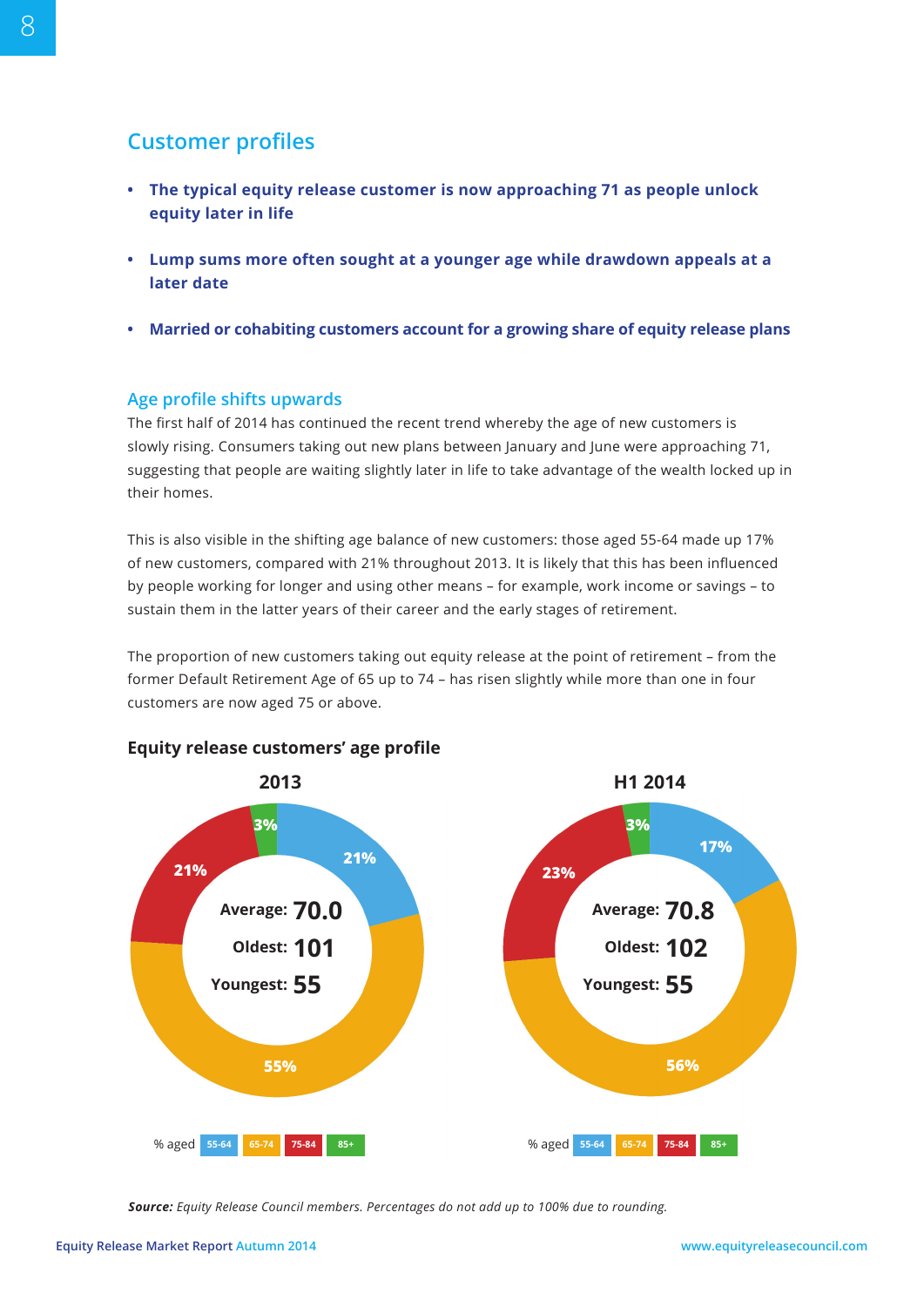#### **Drawdown customers wait longer**

There is also a link between age and the type of products people choose. Those who opted for lump sum lifetime mortgages in the first half of 2014 were younger (68.8) than those opting for drawdown products (71.6).

The fact that lump sums are sought out closer to the traditional retirement age again shows their usefulness as a means of clearing an existing mortgage, repaying other borrowing or lining up a holiday or home improvement project upon leaving work.

In contrast, the fact drawdown customers typically wait almost three years longer before accessing their housing wealth suggests they are more likely to have experienced a post-employment income drop and use equity release to boost their finances.

**71.6 68.8**

#### **Average customer's age per product**



*Source: Equity Release Council members*

#### **Growing uptake among married or cohabiting customers**

As customer numbers have grown in 2014, there has also been an increase in the percentage of new equity release plans taken out by married or cohabiting couples. This has grown to 66% of new plans in the first half of the year from 61% during 2013, with the share of loans taken out by divorced, separated or widowed customers all falling.

This shift is mirrored by the increase in joint loans compared with single loans to single male or female customers: up to 64% for the first six months of 2014 compared with 60% in 2013.



*Source: Equity Release Council members. Percentages do not add up to 100% due to rounding.*

#### **Proportion of single and joint loans**

|                         | 2013 | H1 2014 |
|-------------------------|------|---------|
| Joint loans             | 60%  | 64%     |
| Loans to single males   | 14%  | 13%     |
| Loans to single females | 26%  | 23%     |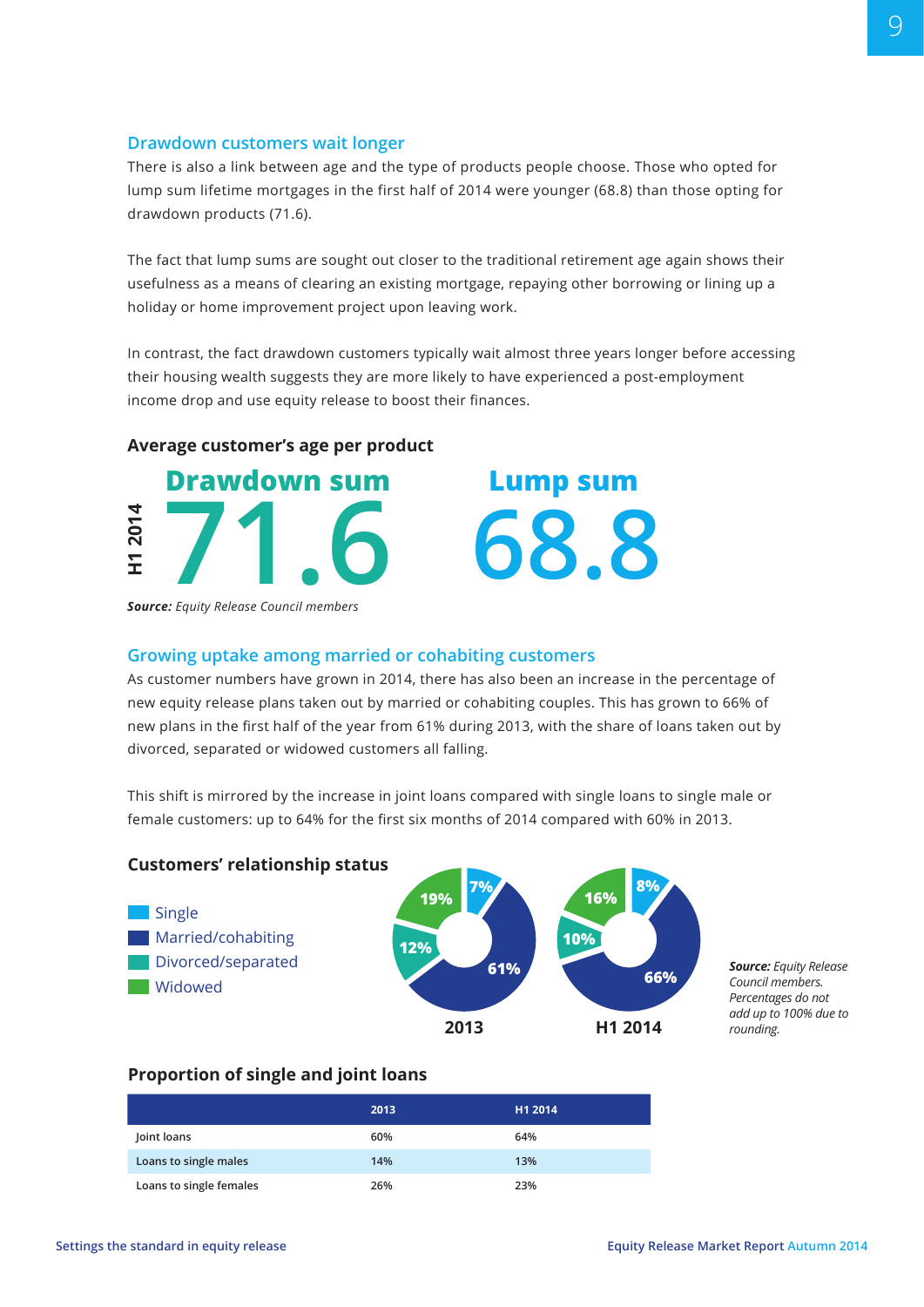10

## **Case study: the drawdown option**

Edward and Anne Sutton, aged 74 and 69, took out an LV= flexible lifetime mortgage against their property in Worcestershire in January this year. They withdrew an initial sum of £20,000 with a guaranteed reserve of a further  $E40,000$  as and when they need it. At the time, their property was valued at £240,000.

They found a local specialist adviser – Lifetime Solutions – through the Equity Release Council's website, recommended to them by a former colleague, who answered all their queries and made sure that they only borrowed the amount they needed. They had also previously discussed the possibility of using equity release with their children, who encouraged them to go ahead with it.

Withdrawing equity release from their home has put the Sutton's minds at ease for retirement, having been aware that if there were any unexpected costs or home improvements to be made, their current income would not be sufficient to cover them. It also allows the Suttons to visit their children and grandchildren who emigrated to Australia without having to worry about how to pay for it.

Anne comments: "We'd heard some bad stories about equity release in the past but we could not be happier with the service we've received. Our adviser fully put our minds at rest and LV= were hugely efficient in advancing our loan, providing us with clear advice and instruction. We're thrilled we decided to take out equity release, especially as we had the support of our children.

"With equity release we're able to fully enjoy our retirement without fear of how to meet any unexpected costs. It also gives us the luxury of being able to visit our family in Australia when we like, something we would have struggled to do otherwise. There is also the added peace of mind that should we need to, we have guaranteed reserves we can tap into. We've even recommended equity release to our daughter-in-law's parents to give them the security for retirement that we enjoy."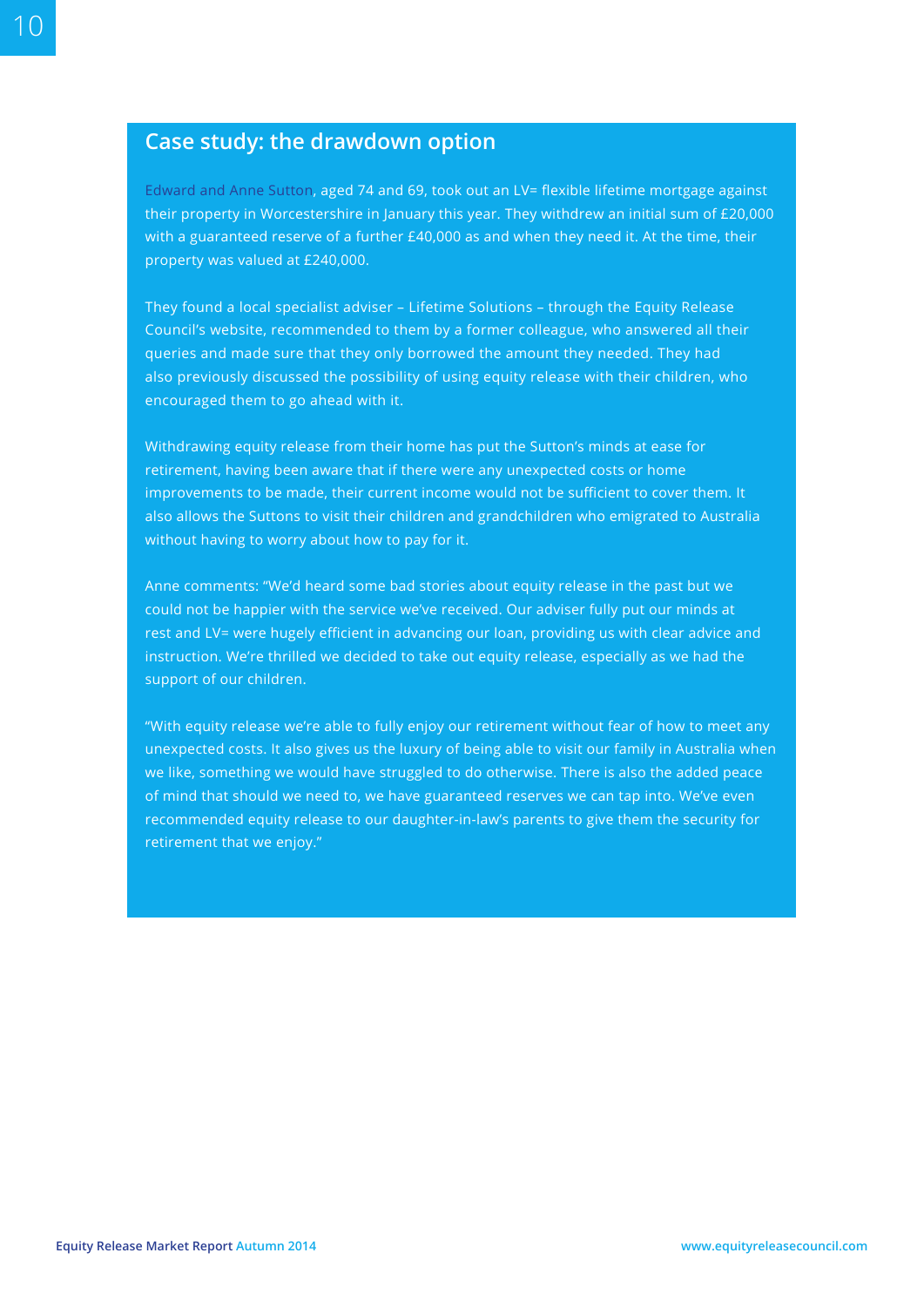# **Regional trends**

Comparing UK regions, customers in London, East Anglia and the South typically have the most housing equity to begin with and release the largest amount of equity at the outset of their plan, either as a lump sum or as the first instalment of a drawdown plan.

Outside London, the initial amount of equity released (£40,467) is equivalent to 18 months of net income for pensioner couples or almost three years of net income for single pensioners.



*Source: Equity Release Council / Office for National Statistics - pensioner income series*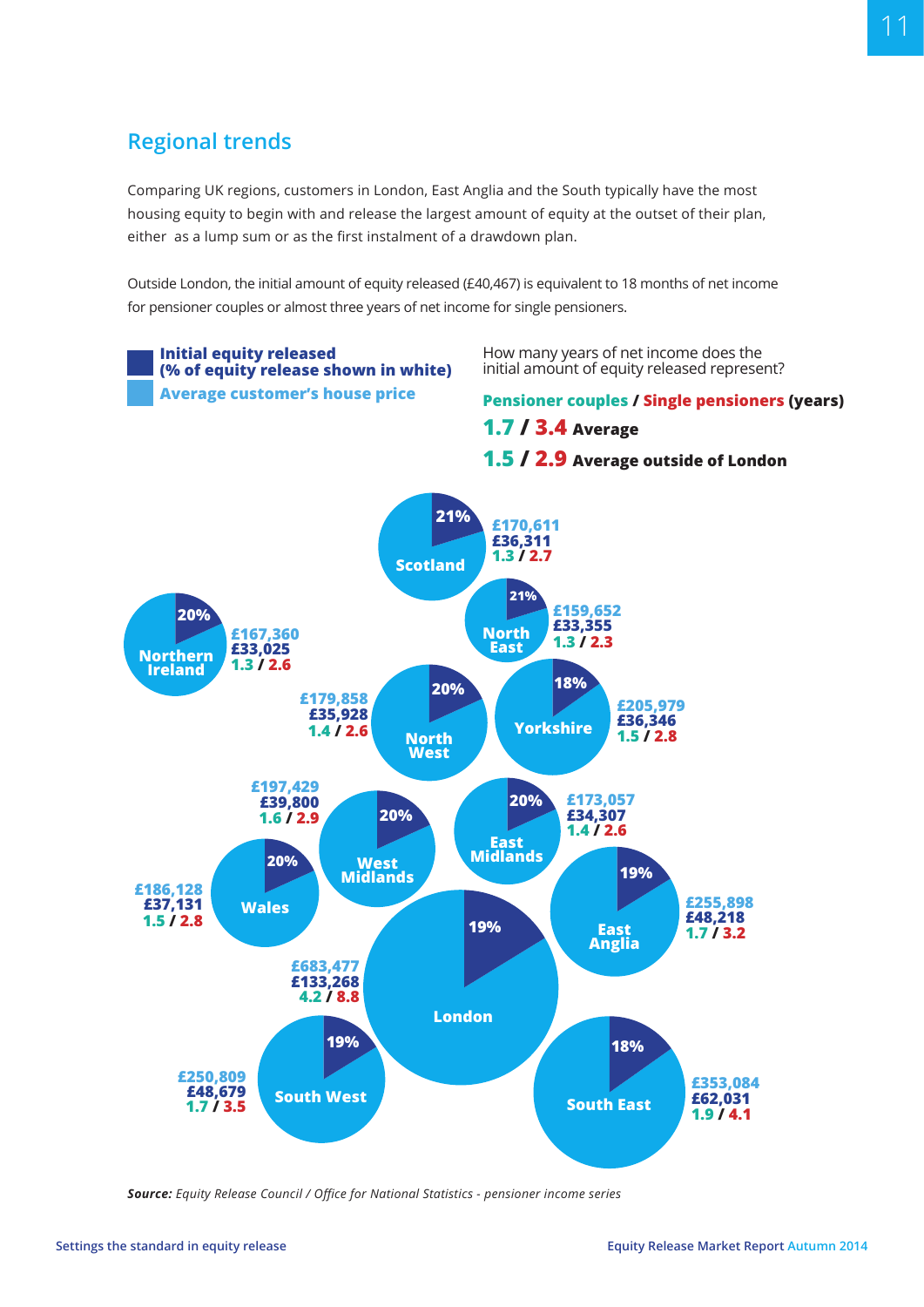# **Personal borrowing rates tracker**

- **• Fixed mortgage rates rise nearly seven times as much as equity release rates in H1 2014**
- **• Equity release remains between 2.5-3 times cheaper than credit cards or overdrafts**
- **• Credit card and personal loan pricing falls but income and age restrictions can rule out older borrowers, both for these products and for residential mortgages**

Equity release rates differ from residential mortgage rates (see boxout) and one of the impacts of this is that equity release pricing has avoided the same level of increases seen among fixed rate mortgages so far in 2014. While the typical fixed rate mortgage rate rose by 20 basis points (bps) in the first half of the year, equity release rates rose by just 3bps.

|                                         | January 2014 | <b>June 2014</b> | Change |
|-----------------------------------------|--------------|------------------|--------|
| Overdrafts                              | 19.54        | 19.66            | $+12$  |
| Credit cards                            | 18.17        | 17.36            | $-81$  |
| Personal loans - £5k                    | 9.89         | 9.78             | $-11$  |
| <b>Equity release</b>                   | 6.36         | 6.39             | $+3$   |
| Personal loans - £10k                   | 5.57         | 5.23             | $-34$  |
| <b>Standard Variable Rate mortgages</b> | 4.41         | 4.36             | $-5$   |
| Lifetime tracker mortgages              | 2.96         | 2.76             | $-20$  |
| Fixed rate mortgages - 75% to 90% LTV   | 3.25         | 3.45             | $+20$  |

*Source: Moneyfacts / Bank of England household interest rates. Rate changes measured in basis points (bps).*

*Note: average equity release rates exclude products which are not recognised by The Council and do not offer protections such as the right to tenure and no negative equity guarantee. The Council's current provider members are Aviva, Bridgewater, Hodge Lifetime, Just Retirement, LV=, more 2 life, Newlife, Partnership, Pure Retirement and Stonehaven*

Rates for equity release products remain three times cheaper than overdraft rates, which have climbed by 12bps since January. Other personal borrowing rates have been on a downward trajectory, with credit card pricing falling the furthest: 81bps in the space of six months.

Nonetheless, credit card rates remain more than 2.5 times more expensive than equity release rates, with many older borrowers barred from using this type of finance because of income requirements. The same is true of personal loans: despite £10,000 loan pricing having come down by 34bps in the first half of the year, many best buy options have age restrictions in place.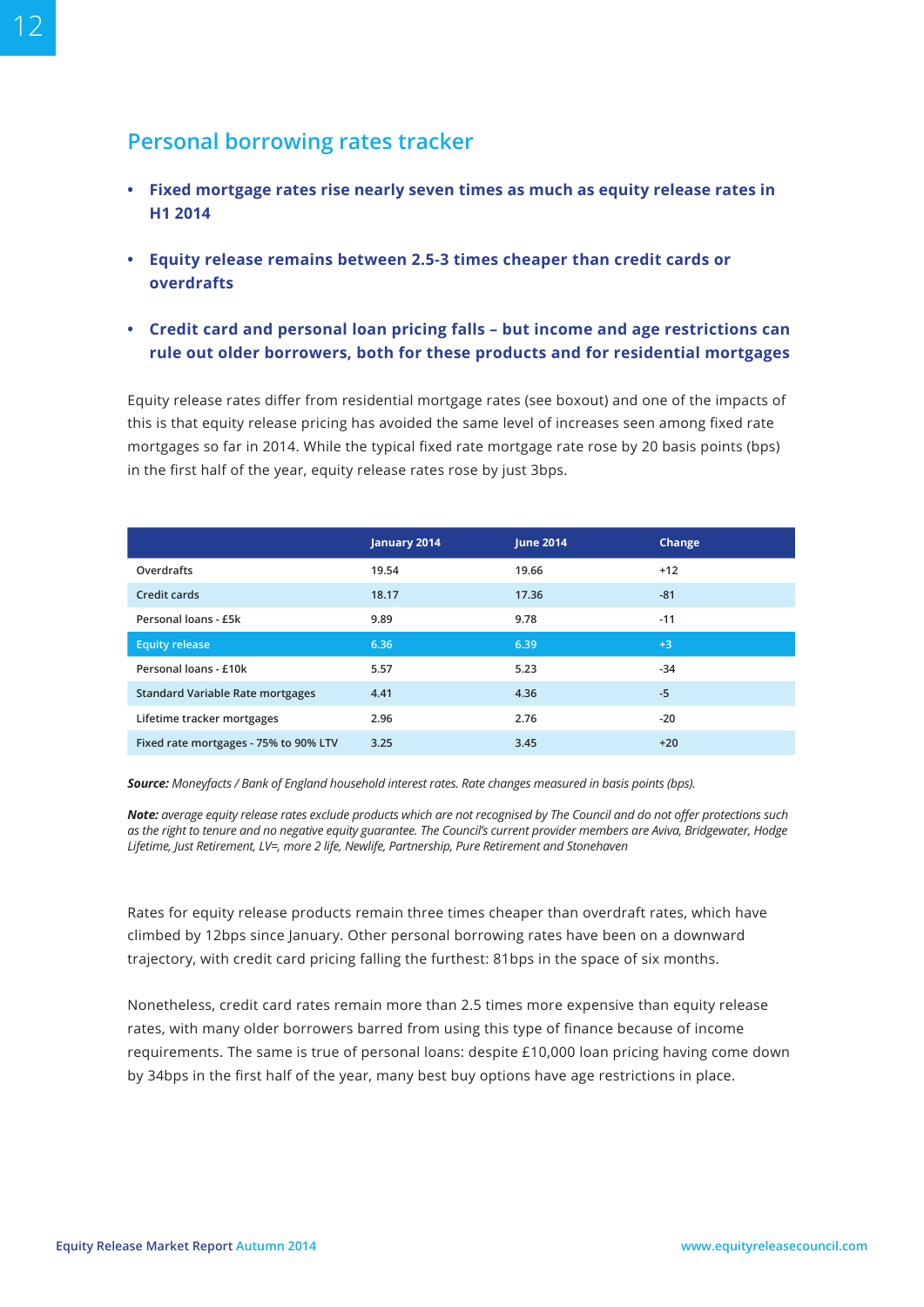The advent of greater income and affordability checks for residential mortgages via MMR has also seen borrowers' options squeezed in this area. Numerous mortgage lenders apply upper age limits to their mortgage terms, and all lenders now need to account for expected retirement income for mortgages that stretch beyond people's expected retirement age. This also applies for equity release products which offer interest repayment options.



#### **Personal borrowing rates tracker**

#### **Equity release and residential mortgage rates**

Unlike residential mortgages, equity release products are designed as lifetime policies and funded by different means which are significantly impacted by the yields on government bonds (gilts).

As well as taking factors such as life expectancy and medical and health status into account – which are more of a factor for older borrowers – equity release providers also offer greater consumer protections which is reflected in the rates they apply.

For example, the no negative equity guarantee sees providers take on the risk of falling property prices, to ensure that customers will never owe more than the value of their homes. Customers also retain the guaranteed right to tenure for the remainder of their lives, which residential mortgages do not offer.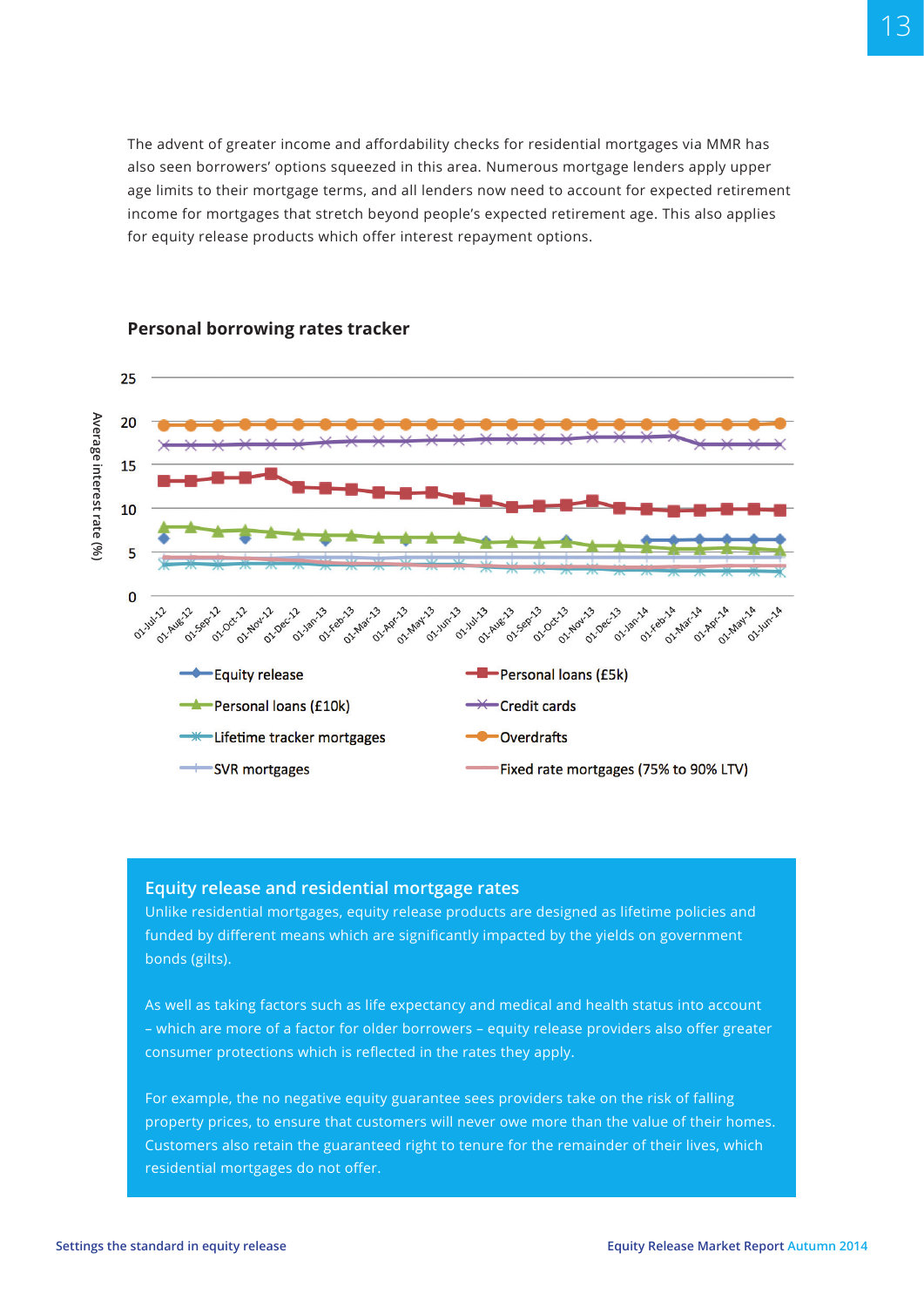# **Appendix**

#### **About the Equity Release Council**

The Equity Release Council (The Council) was formed in May 2012 to create a united voice for the industry and build on the legacy of Safe Home Income Plans (SHIP), which was founded in 1991 as the trade body for equity release product providers.

Over two decades later, the robust standards of consumer protection upon which SHIP was founded have underpinned the development of a flourishing sector which has served over 300,000 consumers, lent almost £14bn and enjoys exceptional customer satisfaction rates.

Since the expansion and rebranding of SHIP as The Council, its membership is now nearly 350 and includes advisers, solicitors, surveyors, providers, intermediaries and other industry professionals – each committed to support the equity release Code of Conduct and related standards.

The Council and its members work to ensure customers can safely use this form of borrowing to support their retirement income, and to boost public and political awareness of equity release as a solution to many of the financial challenges affecting people over the age of 55 across the UK.

*Find out more about equity release product features by visiting www.equityreleasecouncil.com/ what-is-equity-release*

#### **Consumer protections**

Equity release customers enjoy three levels of protection, encompassing a structured financial advice process, face-to-face legal advice and product safeguards set out in the SHIP standards since 1992.

The Council's Standards Board oversees the modern Code of Conduct, standards and principles which members sign up to, instilling confidence in their products and advice. This ensures customers:

- retain **the right to remain in their property for life**, provided the property remains their main place of residence.
- receive a 'no negative equity' guarantee so they will **never owe more than the value of their homes or leave any debt behind** – regardless of changing property prices.
- receive **fair, simple and complete presentations** of the plans they are considering taking out – including any benefits and limitations of the product, and obligations they must adhere to. This includes **an outline of all potential and associated costs.**
- have the right to choose an independent **solicitor of their choice** to carry out associated legal work.
- have the right to **move their plan to another suitable property** without being subject to any financial penalty.
- receive a certificate recognised by The Council and signed by their solicitor, which **clearly states the main cost to the householder's assets and estate** – for example, how the loan amount will change or whether part or all of the property is being sold.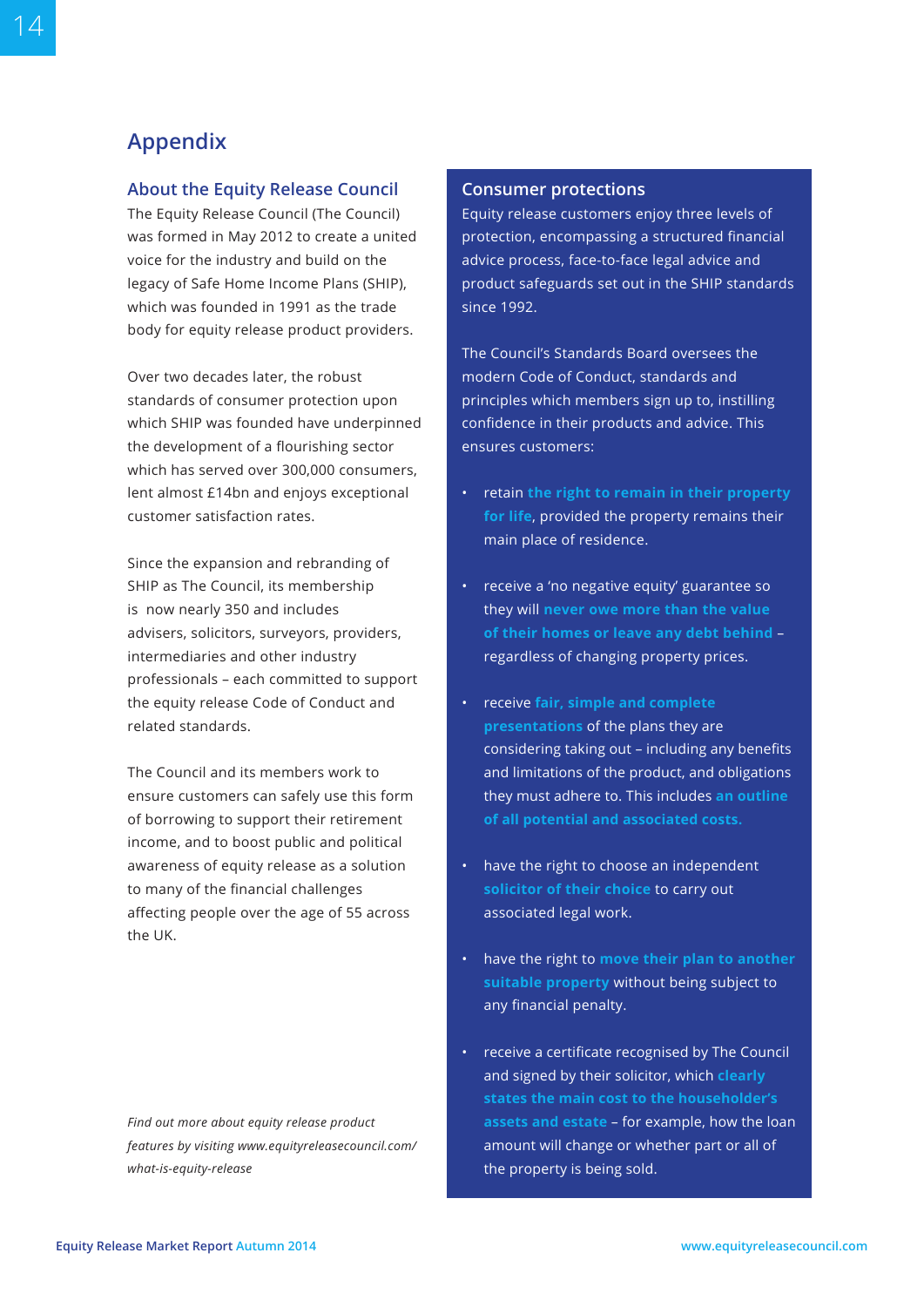# **Methodology**

The Equity Release Market Report is designed and produced by The Wriglesworth Consultancy on behalf of the Equity Release Council. It uses aggregated data supplied by members of The Council to create the most comprehensive view of consumer trends and product uptake across the equity release industry.

This second edition combines data from 90% of new equity release plans taken out in the first six months of 2014, alongside historic data from over 37,000 new plans up to 2013. All figures quoted are aggregated for the whole market and do not represent the business of individual members. Since the first edition, some figures for 2013 have been historically adjusted thanks to increased availability of data and enhanced methodology.

For a comprehensive list of members, please visit The Council's online member directory.

## **Contact**

Find out more about the Equity Release Council, its members and the products and services they provide by visiting **www.equityreleasecouncil.com**

For media enquiries, please contact: **Andy Lane / Victoria Heslop / The Wriglesworth Consultancy Tel:** 020 7427 1400 **Email:** thecouncil@wriglesworth.com